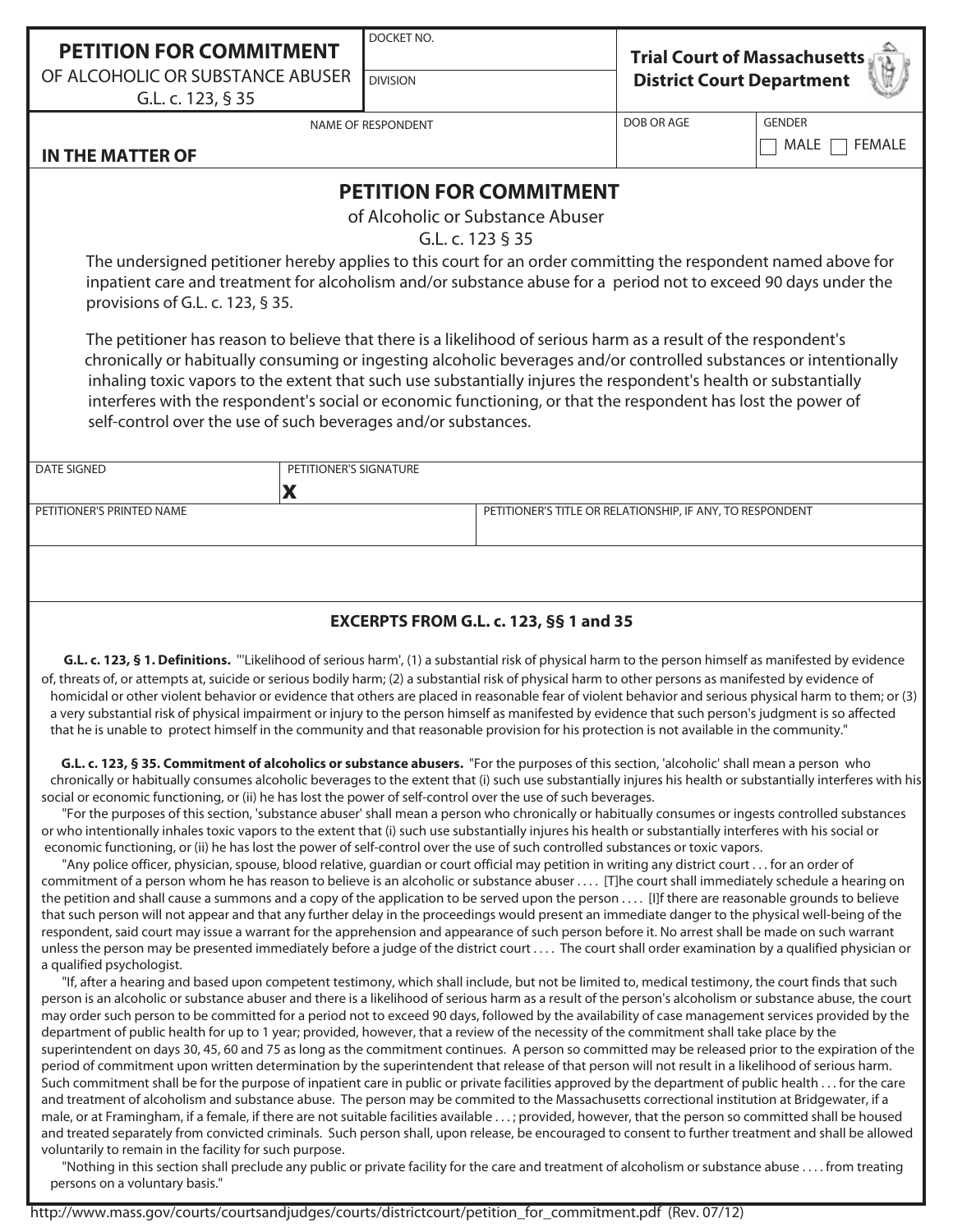## **APPLICATION FOR WARRANT OF APPREHENSION** (Section 35)

When completing form Please Print: (use back of form if needed)

| <b>Person Requesting Warrant:</b>                                                                                                       |                                                                                                  |  |  |  |
|-----------------------------------------------------------------------------------------------------------------------------------------|--------------------------------------------------------------------------------------------------|--|--|--|
|                                                                                                                                         |                                                                                                  |  |  |  |
|                                                                                                                                         |                                                                                                  |  |  |  |
|                                                                                                                                         |                                                                                                  |  |  |  |
|                                                                                                                                         |                                                                                                  |  |  |  |
| Please fill out the following information to the best of your knowledge. Please write<br>"unknown" for any information you do not have. |                                                                                                  |  |  |  |
| <b>Information about Subject:</b>                                                                                                       |                                                                                                  |  |  |  |
|                                                                                                                                         |                                                                                                  |  |  |  |
|                                                                                                                                         |                                                                                                  |  |  |  |
|                                                                                                                                         |                                                                                                  |  |  |  |
|                                                                                                                                         |                                                                                                  |  |  |  |
|                                                                                                                                         |                                                                                                  |  |  |  |
| (Please provide address and telephone #s where possible)                                                                                | Please list other members of subject's household, other family members, significant other's etc. |  |  |  |
|                                                                                                                                         |                                                                                                  |  |  |  |
|                                                                                                                                         |                                                                                                  |  |  |  |
|                                                                                                                                         |                                                                                                  |  |  |  |
|                                                                                                                                         |                                                                                                  |  |  |  |
|                                                                                                                                         |                                                                                                  |  |  |  |

Please specify when and where you last had contact with the subject:

\_\_\_\_\_\_\_\_\_\_\_\_\_\_\_\_\_\_\_\_\_\_\_\_\_\_\_\_\_\_\_\_\_\_\_\_\_\_\_\_\_\_\_\_\_\_\_\_\_\_\_\_\_\_\_\_\_\_\_\_\_\_\_\_\_\_\_\_\_\_\_\_\_\_\_\_\_\_ **Present Risk of Harm to Subject or Other(s):** please specify how the subject is presenting as a current danger to him/herself or others due to substance use issues (Use back of form if needed:)

\_\_\_\_\_\_\_\_\_\_\_\_\_\_\_\_\_\_\_\_\_\_\_\_\_\_\_\_\_\_\_\_\_\_\_\_\_\_\_\_\_\_\_\_\_\_\_\_\_\_\_\_\_\_\_\_\_\_\_\_\_\_\_\_\_\_\_\_\_\_\_\_\_\_\_\_\_\_ \_\_\_\_\_\_\_\_\_\_\_\_\_\_\_\_\_\_\_\_\_\_\_\_\_\_\_\_\_\_\_\_\_\_\_\_\_\_\_\_\_\_\_\_\_\_\_\_\_\_\_\_\_\_\_\_\_\_\_\_\_\_\_\_\_\_\_\_\_\_\_\_\_\_\_\_\_\_ \_\_\_\_\_\_\_\_\_\_\_\_\_\_\_\_\_\_\_\_\_\_\_\_\_\_\_\_\_\_\_\_\_\_\_\_\_\_\_\_\_\_\_\_\_\_\_\_\_\_\_\_\_\_\_\_\_\_\_\_\_\_\_\_\_\_\_\_\_\_\_\_\_\_\_\_\_\_ \_\_\_\_\_\_\_\_\_\_\_\_\_\_\_\_\_\_\_\_\_\_\_\_\_\_\_\_\_\_\_\_\_\_\_\_\_\_\_\_\_\_\_\_\_\_\_\_\_\_\_\_\_\_\_\_\_\_\_\_\_\_\_\_\_\_\_\_\_\_\_\_\_\_\_\_\_\_ \_\_\_\_\_\_\_\_\_\_\_\_\_\_\_\_\_\_\_\_\_\_\_\_\_\_\_\_\_\_\_\_\_\_\_\_\_\_\_\_\_\_\_\_\_\_\_\_\_\_\_\_\_\_\_\_\_\_\_\_\_\_\_\_\_\_\_\_\_\_\_\_\_\_\_\_\_\_ \_\_\_\_\_\_\_\_\_\_\_\_\_\_\_\_\_\_\_\_\_\_\_\_\_\_\_\_\_\_\_\_\_\_\_\_\_\_\_\_\_\_\_\_\_\_\_\_\_\_\_\_\_\_\_\_\_\_\_\_\_\_\_\_\_\_\_\_\_\_\_\_\_\_\_\_\_\_

\_\_\_\_\_\_\_\_\_\_\_\_\_\_\_\_\_\_\_\_\_\_\_\_\_\_\_\_\_\_\_\_\_\_\_\_\_\_\_\_\_\_\_\_\_\_\_\_\_\_\_\_\_\_\_\_\_\_\_\_\_\_\_\_\_\_\_\_\_\_\_\_\_\_\_\_\_\_\_\_\_\_\_\_\_ \_\_\_\_\_\_\_\_\_\_\_\_\_\_\_\_\_\_\_\_\_\_\_\_\_\_\_\_\_\_\_\_\_\_\_\_\_\_\_\_\_\_\_\_\_\_\_\_\_\_\_\_\_\_\_\_\_\_\_\_\_\_\_\_\_\_\_\_\_\_\_\_\_\_\_\_\_\_\_\_\_\_\_\_\_ \_\_\_\_\_\_\_\_\_\_\_\_\_\_\_\_\_\_\_\_\_\_\_\_\_\_\_\_\_\_\_\_\_\_\_\_\_\_\_\_\_\_\_\_\_\_\_\_\_\_\_\_\_\_\_\_\_\_\_\_\_\_\_\_\_\_\_\_\_\_\_\_\_\_\_\_\_\_\_\_\_\_\_\_\_ \_\_\_\_\_\_\_\_\_\_\_\_\_\_\_\_\_\_\_\_\_\_\_\_\_\_\_\_\_\_\_\_\_\_\_\_\_\_\_\_\_\_\_\_\_\_\_\_\_\_\_\_\_\_\_\_\_\_\_\_\_\_\_\_\_\_\_\_\_\_\_\_\_\_\_\_\_\_\_\_\_\_\_\_\_ \_\_\_\_\_\_\_\_\_\_\_\_\_\_\_\_\_\_\_\_\_\_\_\_\_\_\_\_\_\_\_\_\_\_\_\_\_\_\_\_\_\_\_\_\_\_\_\_\_\_\_\_\_\_\_\_\_\_\_\_\_\_\_\_\_\_\_\_\_\_\_\_\_\_\_\_\_\_\_\_\_\_\_\_\_

\_\_\_\_\_\_\_\_\_\_\_\_\_\_\_\_\_\_\_\_\_\_\_\_\_\_\_\_\_\_\_\_\_\_\_\_\_\_\_\_\_\_\_\_\_\_\_\_\_\_\_\_\_\_\_\_\_\_\_\_\_\_\_\_\_\_\_\_\_\_\_\_\_\_\_\_\_\_

Please specify the subject's current state of mind: (coherent, violent, depressed, suicidal etc.)